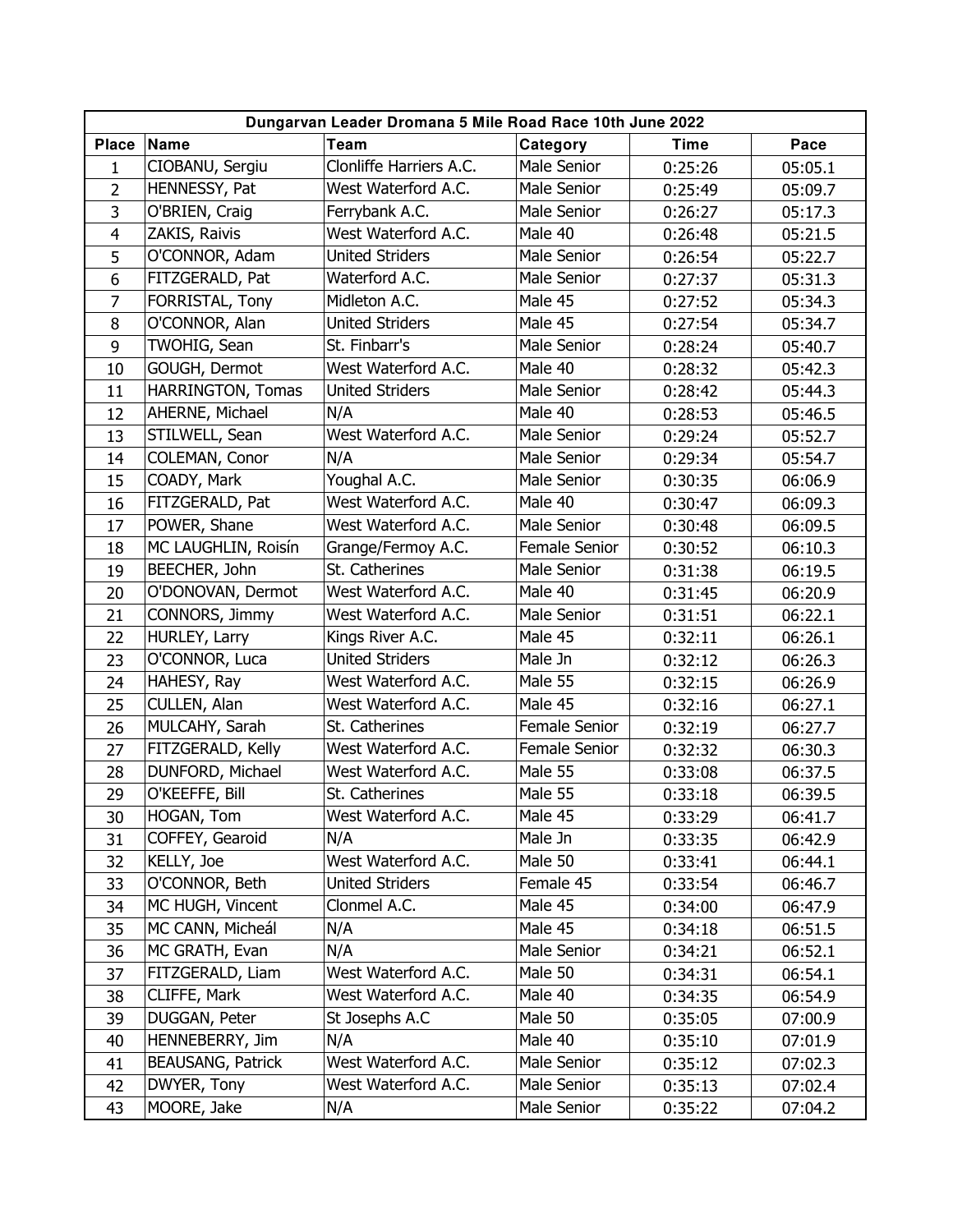| 44 | BUCKLEY, John                       | N/A                    | Male 50       | 0:35:28 | 07:05.4 |
|----|-------------------------------------|------------------------|---------------|---------|---------|
| 45 | O'LEARY, Ted                        | West Waterford A.C.    | Male 50       | 0:35:46 | 07:09.0 |
| 46 | MURRAY, Conor                       | West Waterford A.C.    | Male 55       | 0:35:50 | 07:09.8 |
| 47 | O'DONOGHUE, Donal                   | Watergrasshill A.C,    | Male 55       | 0:35:51 | 07:10.0 |
| 48 | <b>TOBIN, Martin</b>                | West Waterford A.C.    | Male 55       | 0:36:00 | 07:11.8 |
| 49 | LANGLEY, Elaine                     | N/A                    | Female 35     | 0:36:02 | 07:12.2 |
| 50 | LACEY, Geraldine                    | West Waterford A.C.    | Female 45     | 0:36:09 | 07:13.6 |
| 51 | MOLLOY, Mary                        | Kings River A.C.       | Female 40     | 0:36:21 | 07:16.0 |
| 52 | O'MAHONEY, Tony                     | West Waterford A.C.    | Male 50       | 0:36:54 | 07:22.6 |
| 53 | LEE, Michael                        | N/A                    | Male 45       | 0:36:56 | 07:23.0 |
| 54 | HAYES, Kevin                        | St. Catherines         | Male 45       | 0:36:58 | 07:23.4 |
| 55 | CLINCE, Liam                        | West Waterford A.C.    | Male 60       | 0:37:04 | 07:24.6 |
| 56 | MURPHY, Kieran                      | St. Catherines         | Male 45       | 0:37:15 | 07:26.8 |
| 57 | GLEESON, Cathal E.                  | West Waterford A.C.    | Male 45       | 0:37:17 | 07:27.2 |
| 58 | ILSLEY, Ron                         | West Waterford A.C.    | Male 60       | 0:37:21 | 07:28.0 |
| 59 | WHELAN, Dyane                       | St. Catherines         | Female 35     | 0:37:22 | 07:28.2 |
| 60 | BURKIN, Johnny                      | West Waterford A.C.    | Male Senior   | 0:37:26 | 07:29.0 |
| 61 | HYNES, Jody                         | West Waterford A.C.    | Male 45       | 0:37:51 | 07:34.0 |
| 62 | RONAYNE, Roisin                     | St. Catherines         | Female 45     | 0:37:53 | 07:34.4 |
| 63 | MOYA ROSA, Emilio                   | N/A                    | Male Senior   | 0:37:59 | 07:35.6 |
| 64 | O'REGAN, Eddie                      | Youghal A.C.           | Male 60       | 0:38:08 | 07:37.4 |
| 65 | CONNELL, Fiona                      | West Waterford A.C.    | Female 35     | 0:38:50 | 07:45.8 |
| 66 | BURNS, Liam                         | Youghal A.C.           | Male 50       | 0:38:51 | 07:46.0 |
| 67 | FOLEY, Linda                        | West Waterford A.C.    | Female 35     | 0:38:55 | 07:46.8 |
| 68 | MOLONEY, Aimee                      | West Waterford A.C.    | Female Senior | 0:38:58 | 07:47.4 |
| 69 | DWYER, Anthony                      | West Waterford A.C.    | Male 65       | 0:39:10 | 07:49.8 |
| 70 | WALSH, Eoin                         | West Waterford A.C.    | Male Senior   | 0:39:18 | 07:51.4 |
| 71 | POWER, Patrick                      | West Waterford A.C.    | Male 60       | 0:39:20 | 07:51.8 |
| 72 | MC GRATH, Freida                    | N/A                    | Female Senior | 0:39:45 | 07:56.8 |
| 73 | MURPHY, Peter                       | Saturday Road Runners  | Male Senior   | 0:39:52 | 07:58.2 |
| 74 | WALSH, Brian                        | N/A                    | Male 40       | 0:39:58 | 07:59.4 |
| 75 | PHELAN, Rachel                      | N/A                    | Female Senior | 0:40:02 | 08:00.2 |
| 76 | O'FLYNN, Padraig                    | N/A                    | Male 55       | 0:40:02 | 08:00.2 |
| 77 | O'CONNOR, Gerry                     | West Waterford A.C.    | Male 55       | 0:40:10 | 08:01.8 |
| 78 | COFFEY, Brigid                      | West Waterford A.C.    | Female 50     | 0:40:20 | 08:03.8 |
| 79 | POWER, Simone                       | West Waterford A.C.    | Female 45     | 0:40:29 | 08:05.6 |
| 80 | CASHIN, Lorraine                    | <b>United Striders</b> | Female 35     | 0:40:49 | 08:09.6 |
| 81 | CUNNINGHAM, Georgina St. Catherines |                        | Female 45     | 0:40:53 | 08:10.4 |
| 82 | FLETCHER, James                     | N/A                    | Male 40       | 0:40:55 | 08:10.8 |
| 83 | FOLEY, Gavin                        | N/A                    | Male 40       | 0:40:58 | 08:11.4 |
| 84 | DWYER, Michael                      | West Waterford A.C.    | Male 55       | 0:41:10 | 08:13.8 |
| 85 | CUSACK, Niall                       | West Waterford A.C.    | Male 45       | 0:41:26 | 08:17.0 |
| 86 | COSTIN, Liam                        | West Waterford A.C.    | Male 50       | 0:41:33 | 08:18.4 |
| 87 | ENGLISH, Eamonn                     | Clonmel A.C.           | Male 55       | 0:41:41 | 08:20.0 |
| 88 | DREA, Eoghan                        | N/A                    | Male 40       | 0:42:07 | 08:25.2 |